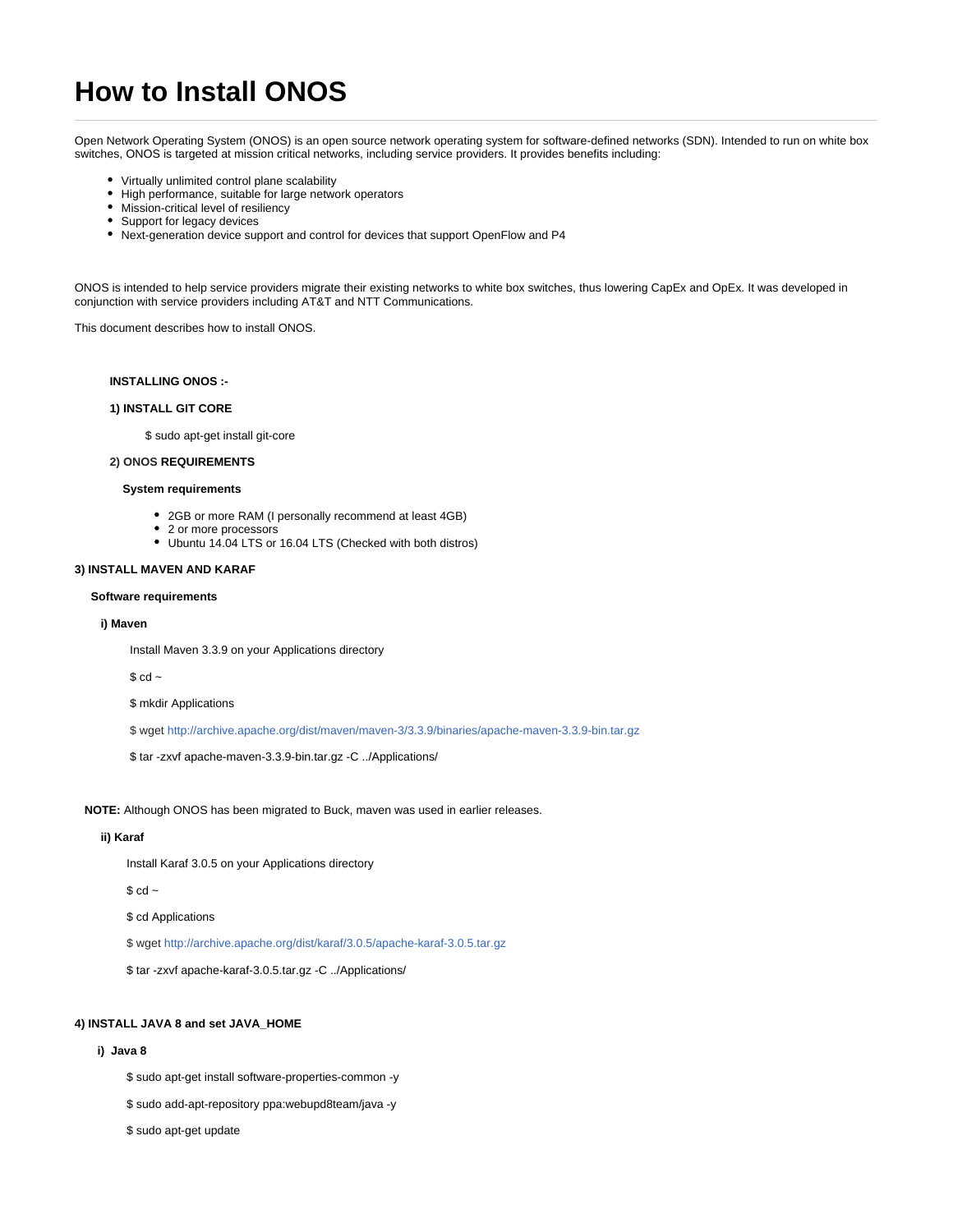\$ sudo apt-get install oracle-java8-installer oracle-java8-set-default -y

## **ii) SET YOUR JAVA\_HOME**

\$ export JAVA\_HOME=/usr/lib/jvm/java-8-oracle

## **iii) VERIFY IT WITH FOLLOWING COMMAND**

\$ env | grep JAVA\_HOME

JAVA\_HOME=/usr/lib/jvm/java-8-oracle

## **5) DOWNLOAD THE LATEST ONOS**

\$ git clone<https://gerrit.onosproject.org/onos>

\$ cd onos

\$ git checkout master

## **6) ENVIRONMENTAL VARIABLES**

**The ONOS source comes with a sample bash\_profile that can set these variables for you.**

## **i) Edit ~/.bashrc**

\$ nano ~/.bashrc

## **ii) Add the following line at the end**

. ~/onos/tools/dev/bash\_profile

## **iii) Reload .bashrc or log out and log in again to apply the changes**

. ~/.bashrc

 **iv) Once you run the above command, you will see in the output of the env command that several new variables, such as ONOS\_ROOT, MAVEN, and KARAF\_ROOT, have been set.**

\$ env | grep ONOS\_ROOT

ONOS\_ROOT=/Users/nirmalkaria/onos

\$ env | grep MAVEN

MAVEN=/Users/nirmalkaria/Applications/apache-maven-3.3.9

\$ env | grep KARAF\_ROOT

KARAF\_ROOT=/Users/nirmalkaria/Applications/apache-karaf-3.0.8

## **7) BUILD AND DEPLOY ONOS**

**i) Edit ~/Applications/apache-karaf-3.0.5/etc/org.apache.karaf.features.cfg file by appending the following line to featuresRepositories:**

\$ nano ~/Applications/apache-karaf-3.0.5/etc/org.apache.karaf.features.cfg

 **ii) Locate the featuresRepositories and append this line (will need a comma before appending the text to separate from the previous value)**

mvn:org.onosproject/onos-features/1.10.0-SNAPSHOT/xml/features

## **8) BUILD ONOS WITH MAVEN**

\$ cd ~/onos

\$ mvn clean install or use the alias 'mci'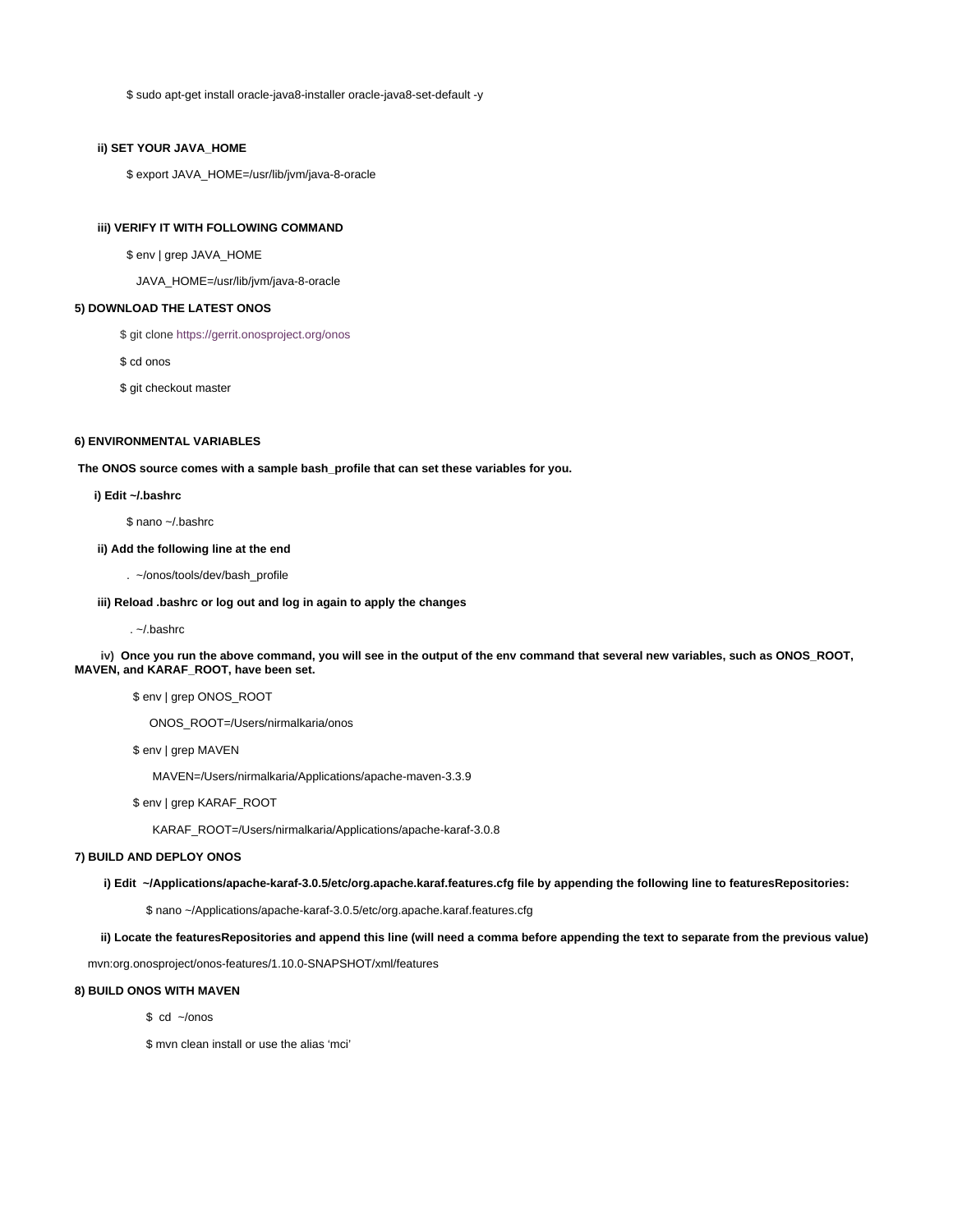| ILNFUI ONOS-NETWOFK-TFOUDLESNOOT  SULLESS I        |  | <b>0.33b SI</b> |  |
|----------------------------------------------------|--|-----------------|--|
| [INFO] onos-network-troubleshoot-api  SUCCESS [    |  | $2.243$ sl      |  |
| [INFO] onos-network-troubleshoot-cli  SUCCESS [    |  | $0.748$ sl      |  |
| [INFO] onos-network-troubleshoot-core  SUCCESS [   |  | 3.087 s1        |  |
| [INFO] onos-network-troubleshoot-app  SUCCESS [    |  | 0.372 s1        |  |
| [INFO] onos-incubator-core  SUCCESS [              |  | 0.762 s1        |  |
| [INFO] onos-incubator-grpc-dependencies  SUCCESS [ |  | $0.748$ sl      |  |
|                                                    |  | $2.589$ sl      |  |
| [INFO] onos-incubator-grpc  SUCCESS [              |  | $0.685$ sl      |  |
| [INFO] onos-incubator-rpc-grpc  SUCCESS            |  | 10.901 s        |  |
| [INFO] onos-incubator-protobuf-nb  SUCCESS [       |  | $1.448$ sl      |  |
| [INFO] onos-incubator-rpc-nb  SUCCESS [            |  | 0.871 sl        |  |
|                                                    |  | 0.494 s]        |  |
|                                                    |  | 0.072 s1        |  |
|                                                    |  | $1.108$ sl      |  |
| [INFO] onos-bundle-archetype  SUCCESS [            |  | 0.059 sl        |  |
| [INFO] onos-cli-archetype  SUCCESS [               |  | 0.050 s1        |  |
| [INFO] onos-rest-archetype  SUCCESS [              |  | 0.043 s1        |  |
|                                                    |  | 0.070 s]        |  |
| [INFO] onos-uitab-archetype  SUCCESS [             |  | 0.082 s1        |  |
| [INFO] onos-uitopo-archetype  SUCCESS [            |  | 0.091 sl        |  |
|                                                    |  | 0.671 s1        |  |
|                                                    |  |                 |  |
| [INFO] BUILD SUCCESS                               |  |                 |  |
|                                                    |  |                 |  |
| [INFO] Total time: 18:39 min                       |  |                 |  |
| [INFO] Finished at: 2017-03-19T22:02:15-07:00      |  |                 |  |
| [INFO] Final Memory: 318M/994M                     |  |                 |  |
|                                                    |  |                 |  |

## **9) Selecting IP address**

 Export ONOS4\_IP or ONOS\_NIC environment variables with the IP address prefix to configure ONOS clustering component. This IP address is the ip address of the controller.

\$ export ONOS\_IP=10.1.9.255

\$ export ONOS\_NIC=10.1.9.\*

# **10) Selecting ONOS apps to activate**

To configure ONOS with a set of applications that should be automatically activated on startup, use the ONOS\_APPS environment variable as follows:

\$ export ONOS\_APPS=drivers,openflow,proxyarp,mobility,fwd

# **11) Starting ONOS**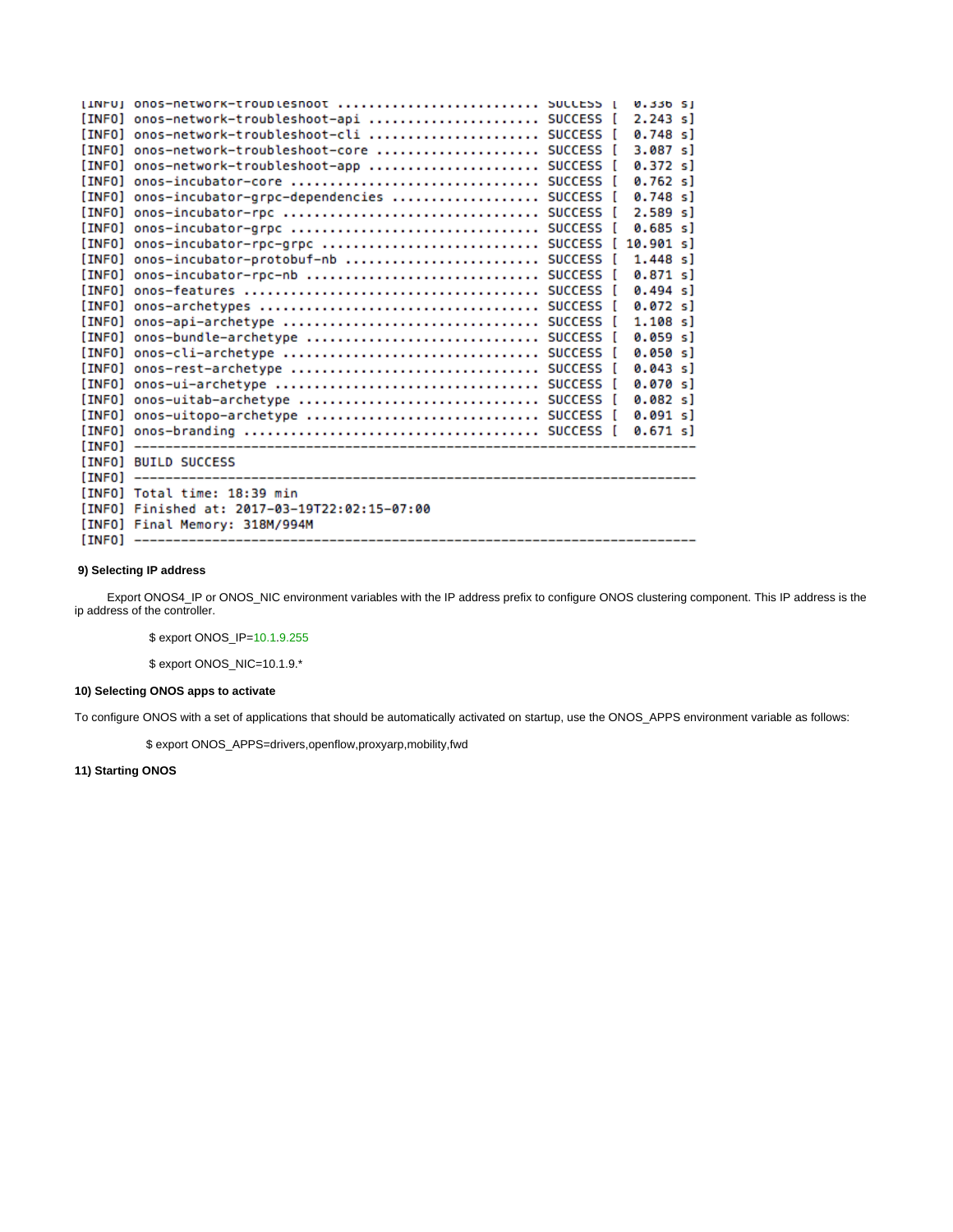## \$ ok clean

Creating local cluster configs for IP 10.1.9.247...

Setting up hazelcast.xml for subnet 10.1.9.\*...

Staging builtin apps...

Customizing apps to be auto-activated: drivers, openflow, proxyarp, mobility, fwd...

Welcome to Open Network Operating System (ONOS)!

$$
\begin{array}{c}\n1 - \sqrt{11 - 11} \\
1 & \text{if } 1\n\end{array}
$$

Hit '<tab>' for a list of available commands

and '[cmd] --help' for help on a specific command.

Hit '<ctrl-d>' or type 'system:shutdown' or 'logout' to shutdown ONOS.

onos>

At this point, typing help onos at the prompt should still bring up a list of available commands. Pressing Ctrl-D or logout will exit the CLI.

## **METHOD 2**

# **BUILDING ONOS USING BUCK**

## 1) INSTALL JAVA 8 and set JAVA HOME

## i) Java 8

\$ sudo apt-get install software-properties-common -y

\$ sudo add-apt-repository ppa:webupd8team/java -y

\$ sudo apt-get update

\$ sudo apt-get install oracle-java8-installer oracle-java8-set-default -y

## ii) SET YOUR JAVA\_HOME

\$ export JAVA\_HOME=/usr/lib/jvm/java-8-oracle

## iii) Verify it with the following command

\$ env | grep JAVA\_HOME

JAVA\_HOME=/usr/lib/jvm/java-8-oracle

# 2) Download latest ONOS

\$ git clone https://gerrit.onosproject.org/onos

\$ cd onos

\$ git checkout master

## 3) Development Environment Setup

The ONOS\_ROOT environment variable is exported in the shell profile (.bash\_aliases, .profile, etc.)

\$ export ONOS\_ROOT=~/onos

\$ source \$ONOS\_ROOT/tools/dev/bash\_profile

## 4) Build with Buck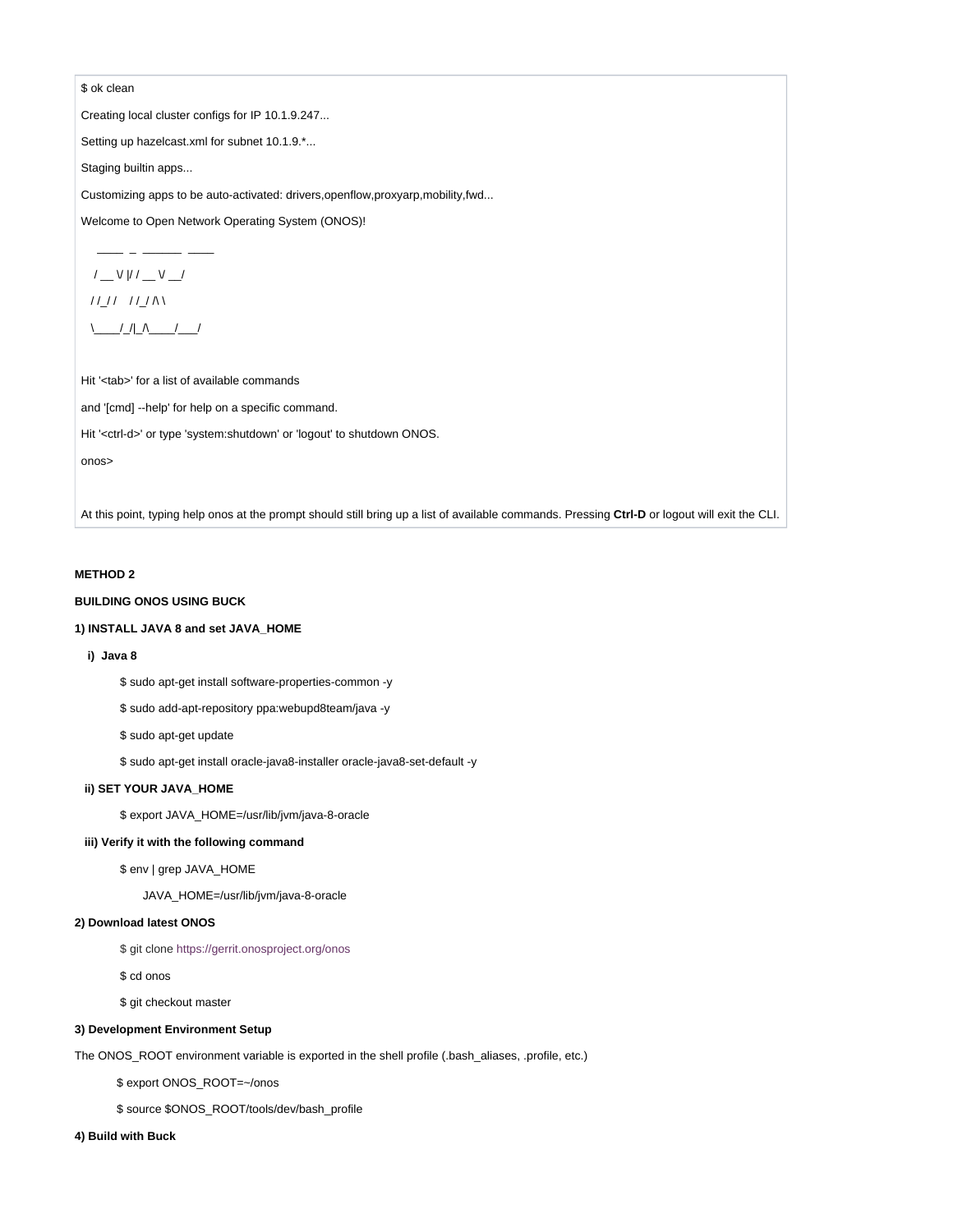\$ sudo apt-get install zip unzip

\$ cd \$ONOS\_ROOT

\$ tools/build/onos-buck build onos --show-output

Vineels-MacBook-Air:onos nirmalkaria\$ tools/build/onos-buck build onos --show-output

```
Not using buckd because NO_BUCKD is set.
[-] PROCESSING BUCK FILES...FINISHED 5.2s [100%] Wew buck daemon
[+] DOWNLOADING... (0.00 B/S, TOTAL: 0.00 B, 0 Artifacts)
[+] BUILDING...14.3s [15%] (208/209 JOBS, 1 UPDATED, 1 [0.5%] CACHE MISS)
 |\Rightarrow IDLE
 | \Rightarrow IDLE
 |=> //tools/package:onos-package... 1.5s (checking local cache)
 | \Rightarrow IDLE
The outputs are:
//tools/package:onos-package buck-out/gen/tools/package/onos-package/onos.tar.gz
```
## **ii) To execute ONOS unit tests**,

\$ tools/build/onos-buck test

| Vineels-MacBook-Air:onos nirmalkariaš tools/build/onos-buck test<br>Not using buckd because NO BUCKD is set.<br>[-] PROCESSING BUCK FILESFINISHED 1.0s [100%] @ New buck daemon<br>[-] PROCESSING BUCK FILESFINISHED 1.0s [100%] @ New buck daemon<br>[-] DOWNLOADING (0.00 B/S AVG, TOTAL: 0.00 B, 0 Artifacts)<br>[-] BUILDINGFINISHED 2m15.7s [100%] (1487/1487 JOBS, 1060 UPDATED, 767 [51.6%<br>[-] TESTINGFINISHED 3m40.5s (5378 PASS/0 FAIL) |                          |           |                 |                                                                                            |  |  |  |  |  |  |
|-----------------------------------------------------------------------------------------------------------------------------------------------------------------------------------------------------------------------------------------------------------------------------------------------------------------------------------------------------------------------------------------------------------------------------------------------------|--------------------------|-----------|-----------------|--------------------------------------------------------------------------------------------|--|--|--|--|--|--|
| <b>RESULTS FOR ALL TESTS</b>                                                                                                                                                                                                                                                                                                                                                                                                                        |                          |           |                 |                                                                                            |  |  |  |  |  |  |
| <b>PASS</b>                                                                                                                                                                                                                                                                                                                                                                                                                                         | 8.1s 1 Passed            | 0 Skipped | 0 Failed        | //apps/acl:onos-apps-acl-checkstyle-files-checkstyle                                       |  |  |  |  |  |  |
| <b>NOTESTS</b>                                                                                                                                                                                                                                                                                                                                                                                                                                      | < 100ms<br>0 Passed      | 0 Skipped | 0 Failed        | org.onosproiect.acl.AclWebResourceTest                                                     |  |  |  |  |  |  |
| <b>PASS</b>                                                                                                                                                                                                                                                                                                                                                                                                                                         | 3.4s 1 Passed            | 0 Skipped | 0 Failed        | //apps/acl:onos-apps-acl-tests-checkstyle                                                  |  |  |  |  |  |  |
| <b>PASS</b>                                                                                                                                                                                                                                                                                                                                                                                                                                         | 8.1s 1 Passed            | 0 Skipped | 0 Failed        | //apps/actn-mdsc/tetunnel-ctl:onos-apps-actn-mdsc-tetunnel-ctl-checkstyle-files-checkstyle |  |  |  |  |  |  |
| <b>PASS</b>                                                                                                                                                                                                                                                                                                                                                                                                                                         | 6.0s 1 Passed            | 0 Skipped | 0 Failed        | //apps/actn-mdsc/tetunnel-pce:onos-apps-actn-mdsc-tetunnel-pce-checkstyle-files-checkstyle |  |  |  |  |  |  |
| <b>PASS</b>                                                                                                                                                                                                                                                                                                                                                                                                                                         | 798ms 1 Passed           | 0 Skipped | 0 Failed        | //apps/bgprouter:onos-apps-bgprouter-checkstyle-files-checkstyle                           |  |  |  |  |  |  |
| <b>PASS</b>                                                                                                                                                                                                                                                                                                                                                                                                                                         | 1.1s 1 Passed            | 0 Skipped | 0 Failed        | //apps/castor:onos-apps-castor-checkstyle-files-checkstyle                                 |  |  |  |  |  |  |
| <b>PASS</b>                                                                                                                                                                                                                                                                                                                                                                                                                                         | 723ms 1 Passed           | 0 Skipped | 0 Failed        | //apps/cip:onos-apps-cip-checkstyle-files-checkstyle                                       |  |  |  |  |  |  |
| <b>PASS</b>                                                                                                                                                                                                                                                                                                                                                                                                                                         | 1.2s<br>1 Passed         | 0 Skipped | 0 Failed        | //apps/config:onos-apps-config-checkstyle-files-checkstyle                                 |  |  |  |  |  |  |
| <b>PASS</b>                                                                                                                                                                                                                                                                                                                                                                                                                                         | 1 Passed<br>769ms        | 0 Skipped | 0 Failed        | //apps/cord-support:onos-apps-cord-support-checkstyle-files-checkstyle                     |  |  |  |  |  |  |
| <b>PASS</b>                                                                                                                                                                                                                                                                                                                                                                                                                                         | 1 Passed<br>1.2s         | 0 Skipped | 0 Failed        | //apps/cpman/api:onos-apps-cpman-api-checkstyle-files-checkstyle                           |  |  |  |  |  |  |
| <b>PASS</b>                                                                                                                                                                                                                                                                                                                                                                                                                                         | 2 Passed<br>$<$ 100 $ms$ | 0 Skipped | 0 Failed        | org.onosproject.cpman.message.ControlMessageEventTest                                      |  |  |  |  |  |  |
| <b>PASS</b>                                                                                                                                                                                                                                                                                                                                                                                                                                         | 2 Passed<br>< 100ms      | 0 Skipped | 0 Failed        | org.onosproject.cpman.message.DefaultControlMessageTest                                    |  |  |  |  |  |  |
| <b>PASS</b>                                                                                                                                                                                                                                                                                                                                                                                                                                         | 1 Passed<br>869ms        | 0 Skipped | 0 Failed        | //apps/cpman/api:onos-apps-cpman-api-tests-checkstyle                                      |  |  |  |  |  |  |
| DACC                                                                                                                                                                                                                                                                                                                                                                                                                                                | 1 de 1 Decend            | a Chinned | <b>A Failed</b> | //anns/cnman/ann:onns-anns-cnman-ann-checkstyle-files-checkstyle                           |  |  |  |  |  |  |
|                                                                                                                                                                                                                                                                                                                                                                                                                                                     |                          |           |                 |                                                                                            |  |  |  |  |  |  |

## **iii) To import the project into IntelliJ**

\$ tools/build/onos-buck project

```
[Vineels-MacBook-Air:onos nirmalkaria$ tools/build/onos-buck project
Not using buckd because NO_BUCKD is set.
OK //lib:netty-common-4.1.5.Final.jar MATCHING_RULE_KEY buck-out/gen/lib/netty
-common-4.1.5. Final.jar/netty-common-4.1.5. Final.jar
OK //lib:asm-5.0.4.jar MATCHING_RULE_KEY buck-out/gen/lib/asm-5.0.4.jar/asm-5.
0.4. jar
OK //lib:commons-collections-3.2.2.jar MATCHING_RULE_KEY buck-out/gen/lib/comm
ons-collections-3.2.2.jar/commons-collections-3.2.2.jar
OK //lib:commons-configuration-1.10.jar MATCHING_RULE_KEY buck-out/gen/lib/com
mons-configuration-1.10.jar/commons-configuration-1.10.jar
0K //lib:commons-io-2.4.jar MATCHING_RULE_KEY buck-out/gen/lib/commons-io-2.4.
jar/commons-io-2.4.jar
OK //lib:commons-lang-2.6.jar MATCHING_RULE_KEY buck-out/gen/lib/commons-lang-
2.6. jar/commons-lang-2.6. jar
0K //lib:commons-lang3-3.5.jar MATCHING_RULE_KEY buck-out/gen/lib/commons-lang
```
## **5) Run ONOS**

\$ cd \$ONOS\_ROOT

\$ tools/build/onos-buck run onos-local -- clean debug